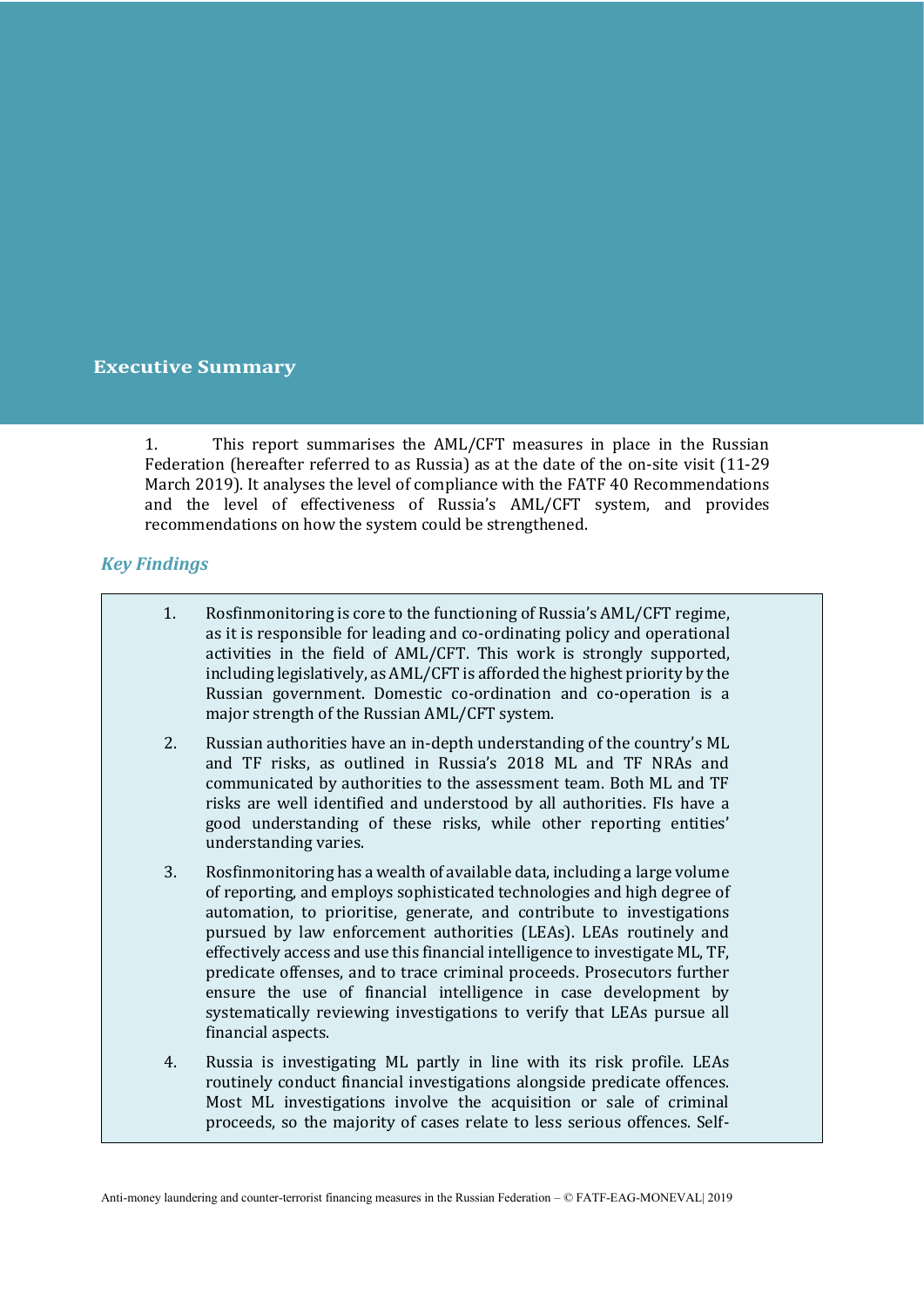#### 4 | EXECUTIVE SUMMARY

laundering is frequently investigated, unlike third-party ML, which is detected and investigated to a lesser extent. Some complex ML is pursued, however more opportunities for LEAs to uncover and investigate sophisticated and/or high-value ML may exist, especially in the financial sector and involving proceeds sent abroad, particularly those related broadly to corruption. Sanctions applied against natural persons for ML are moderately effective, and while Russia cannot prosecute legal persons, the use of administrative sanctions against legal persons was not demonstrated. Alternative measures are a notable part of Russia's toolkit to combat financial and shell company-related offences potentially related to ML.

- 5. Russia has a robust legal framework for combatting TF, which is largely in line with international standards. On average, Russia pursues 52 TF prosecutions per year. Since 2013, Russia has convicted more than 300 individuals of TF, with the majority resulting in sentences of imprisonment ranging from 3-8 years. Russia demonstrates that it deprives terrorists, terrorist organisations and terrorist financiers of assets and instrumentalities through various approaches, such as through terrorist designations, administrative freezes, court orders, and confiscation. While the total amount of assets and instrumentalities deprived is relatively low, this is consistent with Russia's risk profile.
- 6. Overall, Russia has an adequate system to implement TF and proliferation financing (PF) targeted financial sanctions (TFS), but has gaps and weaknesses in some areas, including TFS implementation without delay and a lack of explicit, legally enforceable requirements that extend to all natural and legal persons (beyond reporting entities).
- 7. There is a widespread and persistent trend of non-compliance with preventive AML/CFT obligations particularly in the financial sector. Although breaches have been decreasing in recent years, the absolute figures are still worrisome. The threshold for suspicious transaction reporting is low and automation in filing leads to a massive number of reports, which, while used in the FIU's datamining, are not detailed or suited for flagging a high level of suspicion or urgency. This increase in STRs could be leading to more terminations of business relationships and refusals to conduct transactions due to ML/TF concerns. Group-wide information sharing among FIs was not possible in Russia until the onsite visit.
- 8. The Bank of Russia (BoR) has implemented some aspects of risk-based supervision since 2013, and has recently improved the risk-based approach to supervision. Licensing requirements for FIs were strengthened in 2013 and now largely mitigate the risk of criminals being the owners or the controllers of FIs. However, supervision is mostly based on prudential factors and the BoR over- relies on remote monitoring. While a number of licence revocations have occurred, sanctions are not effective or dissuasive in all cases and monetary penalties imposed are low.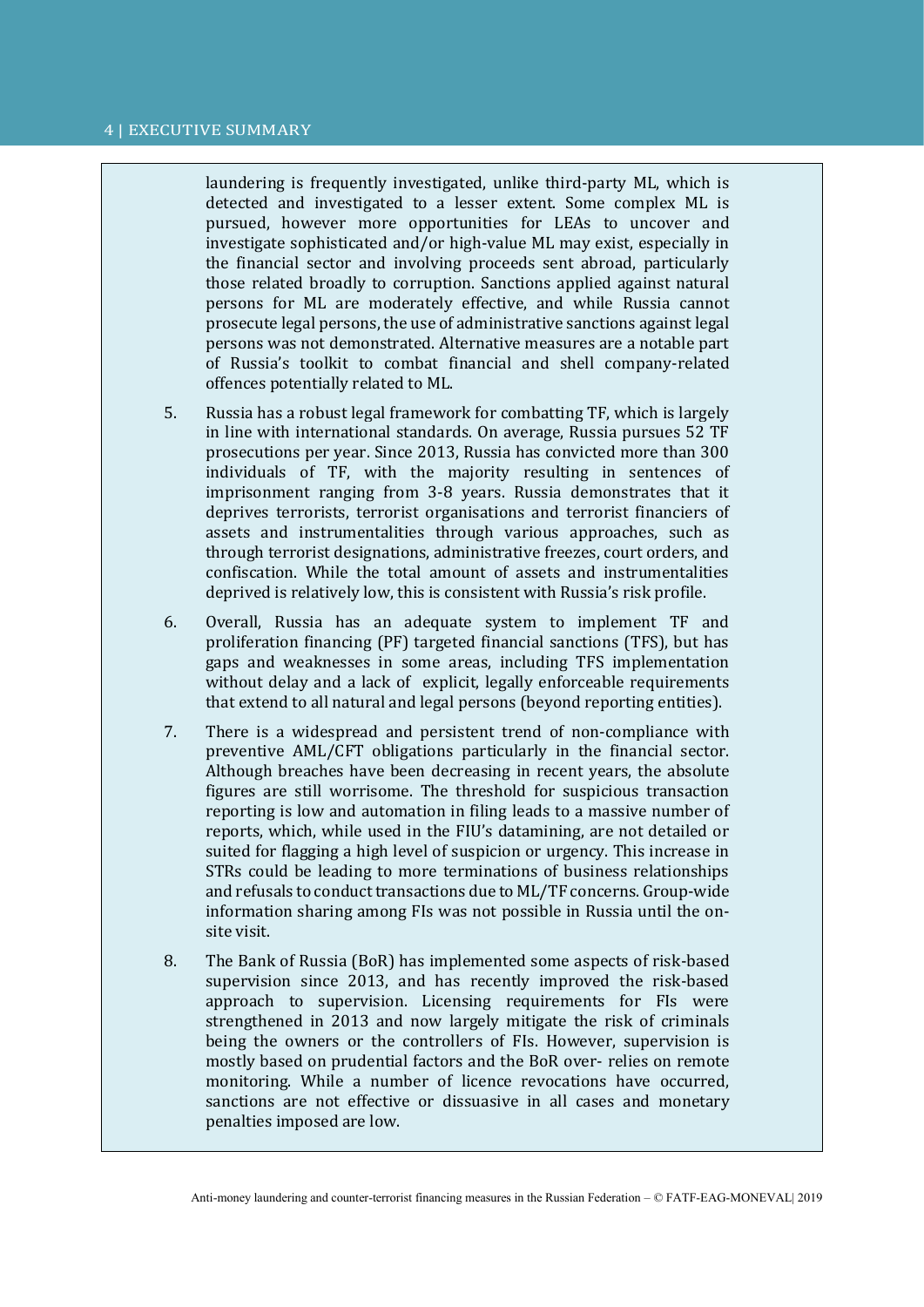9. Russia has improved its legal framework and operational approach to enhance transparency of legal persons, which makes it more difficult to misuse a legal person established in Russia. Registration requirements have been enhanced and legal persons are constantly being reviewed and removed for providing inaccurate information or for inactivity. Legal persons maintain information on their beneficial owners and authorities effectively supervise the implementation of this requirement. FIs and DNFBPs also collect beneficial ownership information of customers, but have somewhat limited capacity to verify it.

#### *Risks and General Situation*

2. Russia is generally perceived as a source country for proceeds of crime, and is not a major centre for laundering the proceeds of crime committed in other countries. Nevertheless, Russia is exposed to a wide range of ML risks.

3. Russia has conducted NRAs for ML and TF. Assessors largely agree with the results. The ML NRA identifies embezzlement of public funds, crimes related to corruption and abuse of power, fraud in the financial sector, and drug trafficking as the prevalent types of criminal activity with the potential to generate illicit proceeds. A large proportion of criminal proceeds generated in Russia are laundered abroad, as recognised by the ML NRA, which makes the pursuit of proceeds of crime to other countries an important focus for the assessment. The assessment team also considered the risks associated with organised crime and cyber-crimes, which occur alongside the threats identified in the NRA.

4. Russia is not a global financial centre, but does have a significant banking sector primarily serving domestic customers and including many small banks. The sector has undergone significant structural changes in recent years primarily driven by supervisory actions – through closures, mergers, and acquisitions – which has halved the number of active banks. The assessment team looked at the reasons for this consolidation and its impact on how well the sector implements preventive measures against ML and TF.

5. The main TF risks in Russia relate to foreign terrorist fighters (FTFs) destined for and returning from ISIL-controlled areas of Iraq and Syria, but Russia also faces domestic terrorist threats. The assessment team reviewed the measures taken to combat all terrorist threats and associated financing, including the remaining threat posed by armed groups in the North Caucasus.

#### *Overall Level of Compliance and Effectiveness*

## *Assessment of risk, co-ordination and policy setting (Chapter 2; IO.1; R.1; 2; 33 & 34)*

6. Russian authorities have a very developed understanding of the country's ML/TF risks. Identification and assessment of ML/TF risks is done as a systemic exercise, which benefits from the high-level political commitment and the participation of all major stakeholders from both the public and the private sectors. The ML NRA uses a large amount of quantitative and qualitative data from a multiplicity of public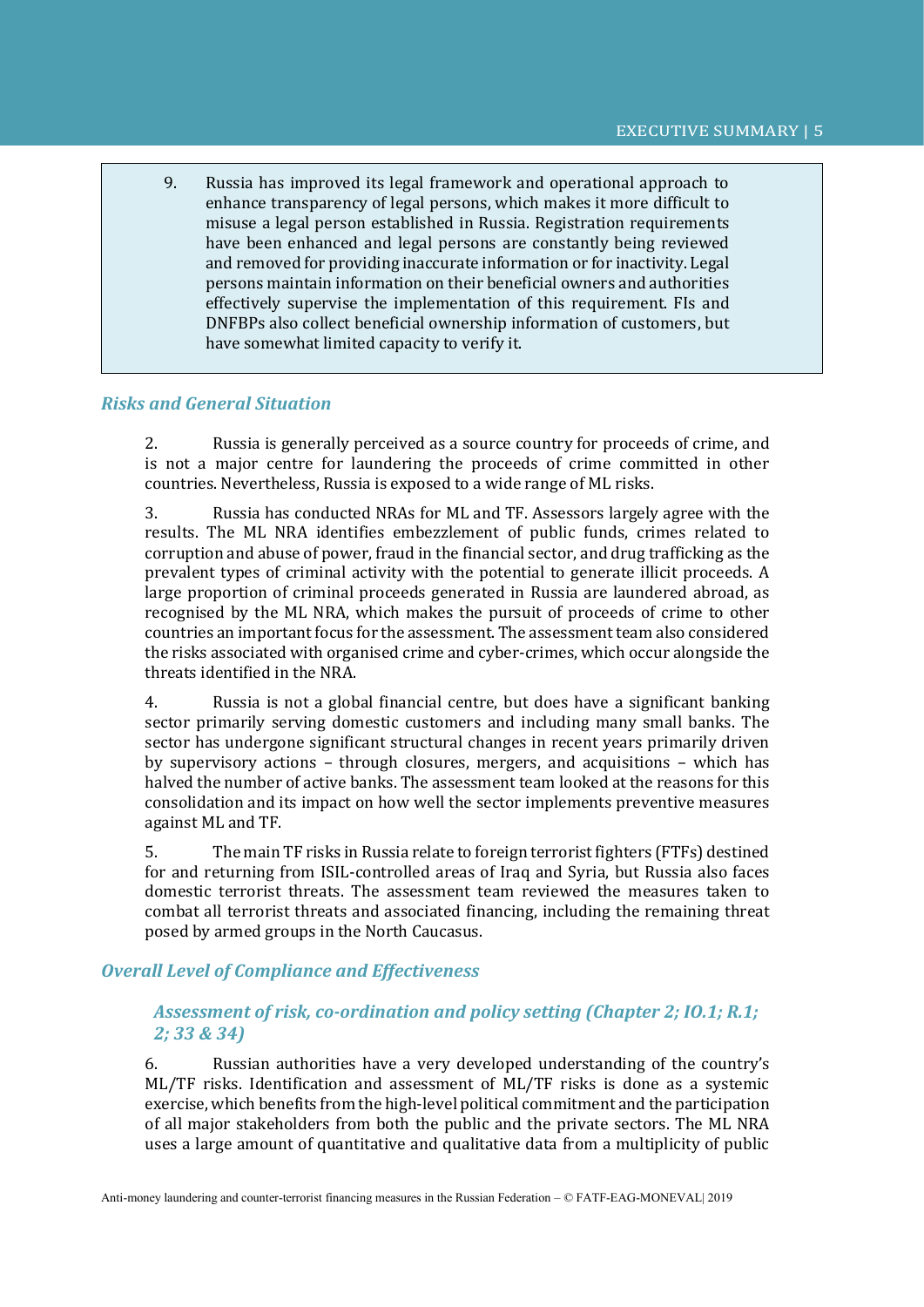and non-public sources. The methodology of the ML NRA is generally sound, although some improvements could be made.

7. The ML risks identified seem comprehensive and reasonable. The authorities met on-site demonstrated advanced understanding of and clear views on the constituents of risk, are aware of the most relevant countrywide and sector-specific risks, including the applicable risk scenarios, methods and tools.

8. TF risks are well identified and understood. The TF NRA is high-level and does not provide granular information about specific threats. Nevertheless, it is usefully supplemented by the in-depth knowledge of the criminal intelligence and investigation staff of the LEAs involved in counter-terrorism. Rosfinmonitoring has a key role in identification of TF-related threats and generation of relevant intelligence output.

9. National AML/CFT policies appropriately address identified ML/TF risks. There is an on-going and consistent policy development process in Russia, which builds on the outcomes of formal risk assessments and other articulations of risks (such as the annual threat assessment reports produced by Rosfinmonitoring since 2013). Relevant national strategies and ML and TF action plans derived from the outcomes of 2018 NRAs represent the national policies at the strategic and operational levels aimed at combating ML/TF in the country. Domestic co-ordination and co-operation is a major strength of the Russian AML/CFT system.

# *Financial intelligence, ML investigations and prosecutions, and confiscation (Chapter 3; IO.6, 7, 8; R.1, 3, 4, 29–32)*

10. Russian LEAs routinely and effectively access and use financial intelligence and other relevant information to develop evidence to investigate ML, TF, predicate offenses, and to trace criminal proceeds. Prosecutors further ensure the use of financial intelligence in case development and they systematically review investigations to verify that LEAs pursue all financial aspects.

11. Rosfinmonitoring is core to the functioning of Russia's AML/CFT regime. Rosfinmonitoring has a wealth of available data, including a large volume of STRs (20 million per year, on average) and MCRs (another 10 million per year, on average). It employs sophisticated technologies and a high degree of automation, to prioritise, generate, and contribute to cases pursued by LEAs. Rosfinmonitoring is a wellresourced and data-driven FIU with competent analysts that has a uniquely wide view into the Russian financial system.

12. To a large extent, Rosfinmonitoring's financial analysis and dissemination support the operational needs of relevant LEAs. LEAs also demonstrated that the financial intelligence either received from Rosfinmonitoring, spontaneously or upon their request, is of high quality and integral to their activities.

13. Rosfinmonitoring's close co-operation and co-ordination with its domestic counterparts greatly contributes to Russia's effectiveness.

14. ML is generally well identified through financial investigations, and when it is identified, the authorities open ML investigations in more than 91% of instances, with most cases resulting in charges. LEAs routinely conduct financial investigations when looking into predicate offences, but usually do not pursue ML outside of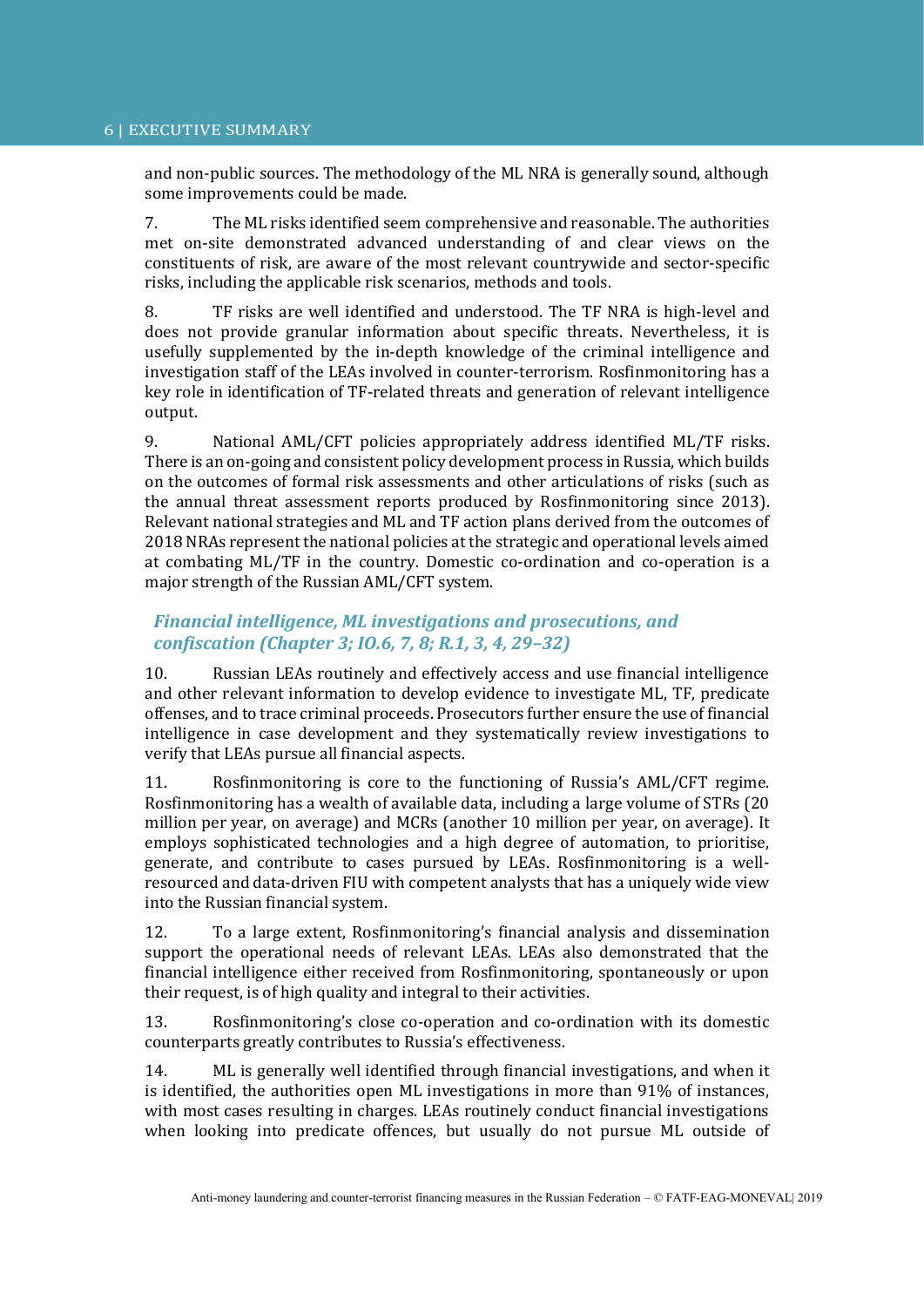predicate investigations. Self-laundering is frequently investigated, unlike third-party ML, which is detected and investigated to a lesser extent. The investigative process is rather formal, which brings efficiency and productivity, but ML investigations may not be opened or completed when there is evidence of a more easily provable alternative charge.

15. Russia is investigating ML activity partly in line with its risk profile, as approximately 85% of ML offences detected related to the high-risk areas denoted in the NRA, such as drug crimes and crimes with public funds. In the area of bribery, the number of ML cases pursued is not entirely aligned with risk, even though there are many corruption predicate investigations and thousands of recent convictions. While Russia is investigating and prosecuting offences stemming from some notorious, multinational laundromats, including by investigating complicit professionals in the financial sector, the authorities are not sufficiently targeting bankers who facilitate ML.

16. Sanctions applied against natural persons for ML are partly effective, proportionate, and dissuasive, as terms of imprisonment for ML and fines are on the low-end, with some exceptions. Per fundamental principles, Russia cannot prosecute legal persons, but the use of administrative sanctions against legal persons was not demonstrated.

17. Russia beneficially employs alternative measures to prosecute financial crimes that could be indicative of, or occur in connection with, ML activity. These offences do not necessarily involve proceeds of crime and it is not always apparent why ML investigations or charges are not simultaneously pursued. The most impactful alternative offence used is illegal banking, followed by the outflow offence and offences related to shell companies. These measures disrupt schemes that may represent thirdparty ML infrastructure. However, they require less investigation into the full scope of the criminal conduct and may not be as easily recognised by other countries when cooperation is sought.

18. Russia pursues confiscation as a policy objective and traces the proceeds and instrumentalities of crime. Provisional measures are used well, including for equivalent value. The overall statistical picture on many of the facets of confiscation, broadly defined, is solid.

19. Authorities focus on compensating victims, so restitution figures are higher than criminal confiscation figures. This is appropriate in the Russian context where many offences in the high-risk areas of crimes with public funds, as well as financial sector crimes such as fraud, embezzlement, and misappropriation, have identifiable victims. Restitution is the priority and criminal confiscation is used when legal owners cannot be identified or for offences that create proceeds but do not cause pecuniary loss. Confiscation of the unexplained wealth of public officials is showing more results year over year.

20. Confiscation regarding falsely or non-declared movements of currency and bearer negotiable instruments (BNI) is pursued to a lesser extent, partly due to the lack of a declaration obligation within the Eurasian Economic Union (EAEU). Considering Russia's vast land borders and other relevant risk and context, a relatively low percentage of smuggled cash that is identified is confiscated. However, detected smuggling offences and imposed fines appear to partly offset these limited confiscations.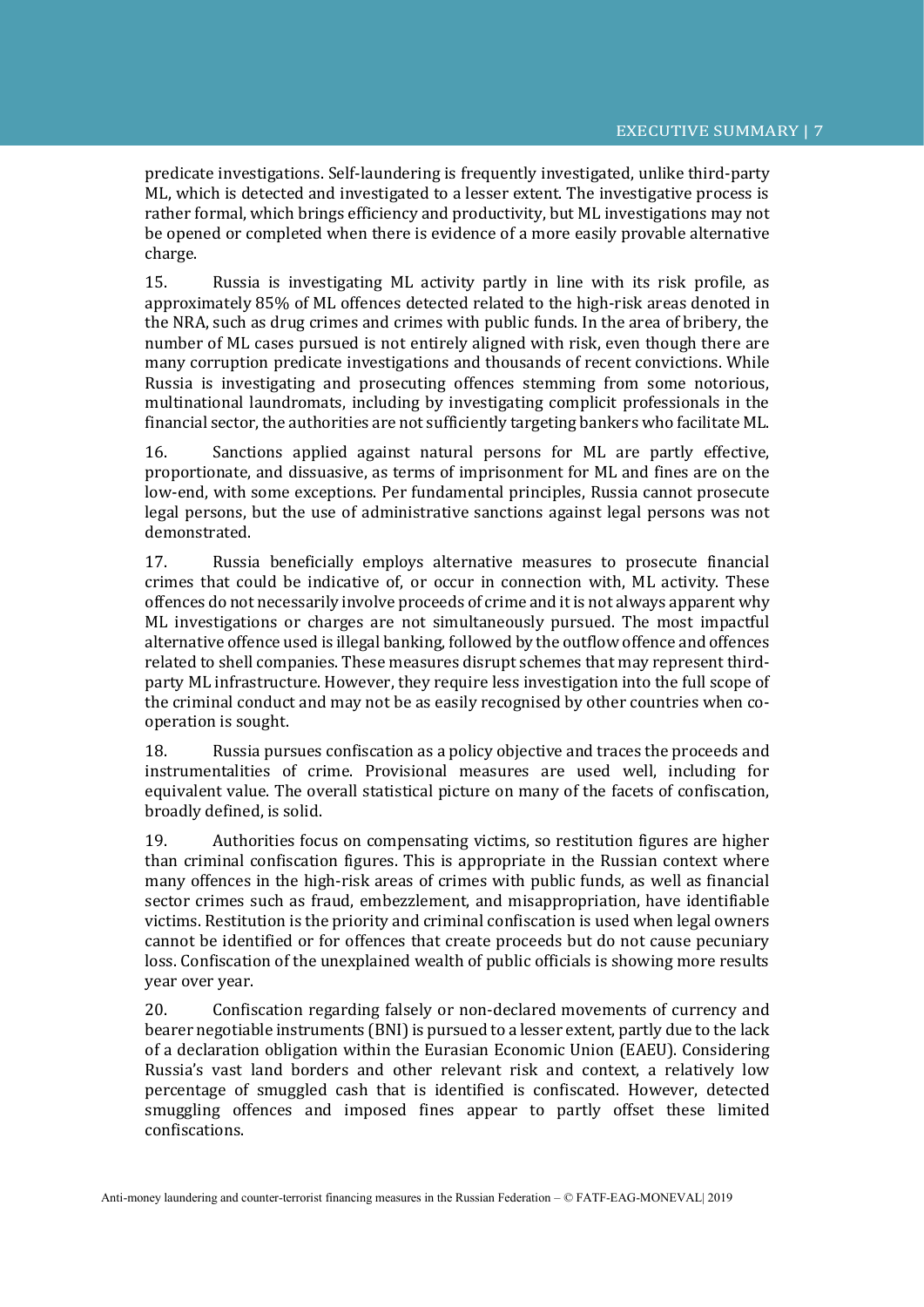21. Russia recognises the threat posed by the misuse of virtual assets (VA), especially as related to drug trafficking and internet-enabled crime. LEAs can trace but cannot confiscate virtual assets until they are exchanged into property, as legally defined, and while some ML cases have featured VA, an ML charge cannot yet be solely based on transactions involving VA.

*Terrorist and proliferation financing (Chapter 4; IO.9, 10, 11; R. 1, 4–8; 30-31; and 39)*

22. Russia has a robust legal framework for combatting TF, which is largely in line with international standards.

23. LEAs and prosecutors must consider in the course of each criminal investigation whether there are indications of other crimes and whether property has been used or intended for use to finance terrorism or groups engaged in such activity. This requirement has the effect of ensuring that the investigation of the financial aspects of terrorist crimes is mandatory. In practice, LEAs systematically consider the financial component of terrorist activities, which had led to the detection, identification and investigation of TF. Russia is able to identify different methods of TF and the role played by financiers.

24. On average, Russia pursues 52 TF prosecutions per year. Since 2013, Russia has convicted more than 300 individuals of TF, with the majority of cases resulting in sentences of imprisonment ranging from 3-8 years.

25. Russia demonstrates that it deprives terrorists, terrorist organisations and terrorist financiers of assets and instrumentalities through various approaches, such as through terrorist designations, administrative freezes, court orders, and confiscation. While the total amount of confiscated assets and instrumentalities is relatively low, this is consistent with Russia's risk profile.

26. Overall, Russia has an adequate system to implement TFS, but major gaps and weaknesses exist in some areas, including TFS implementation without delay and a lack of explicit, legally enforceable requirements that extend to all natural and legal persons (beyond reporting entities).

27. Russia's domestic TFS regime has both terrorism and extremism activity as potential grounds for designation. The process for accessing frozen funds differs between the "international" list (which relates to UN designations) and the domestic list. As a result, the assessment team noted confusion among reporting entities met onsite regarding the various lists (UN lists, domestic terrorism list, domestic extremism list) and their respective procedures to seek special exemptions or access to frozen funds.

28. While Russia identified the overall TF risk associated with NPOs as low, some parts of the sector were assessed as medium-risk and subject to additional controls. Russian authorities are conducting risk-based outreach to and supervision of NPOs.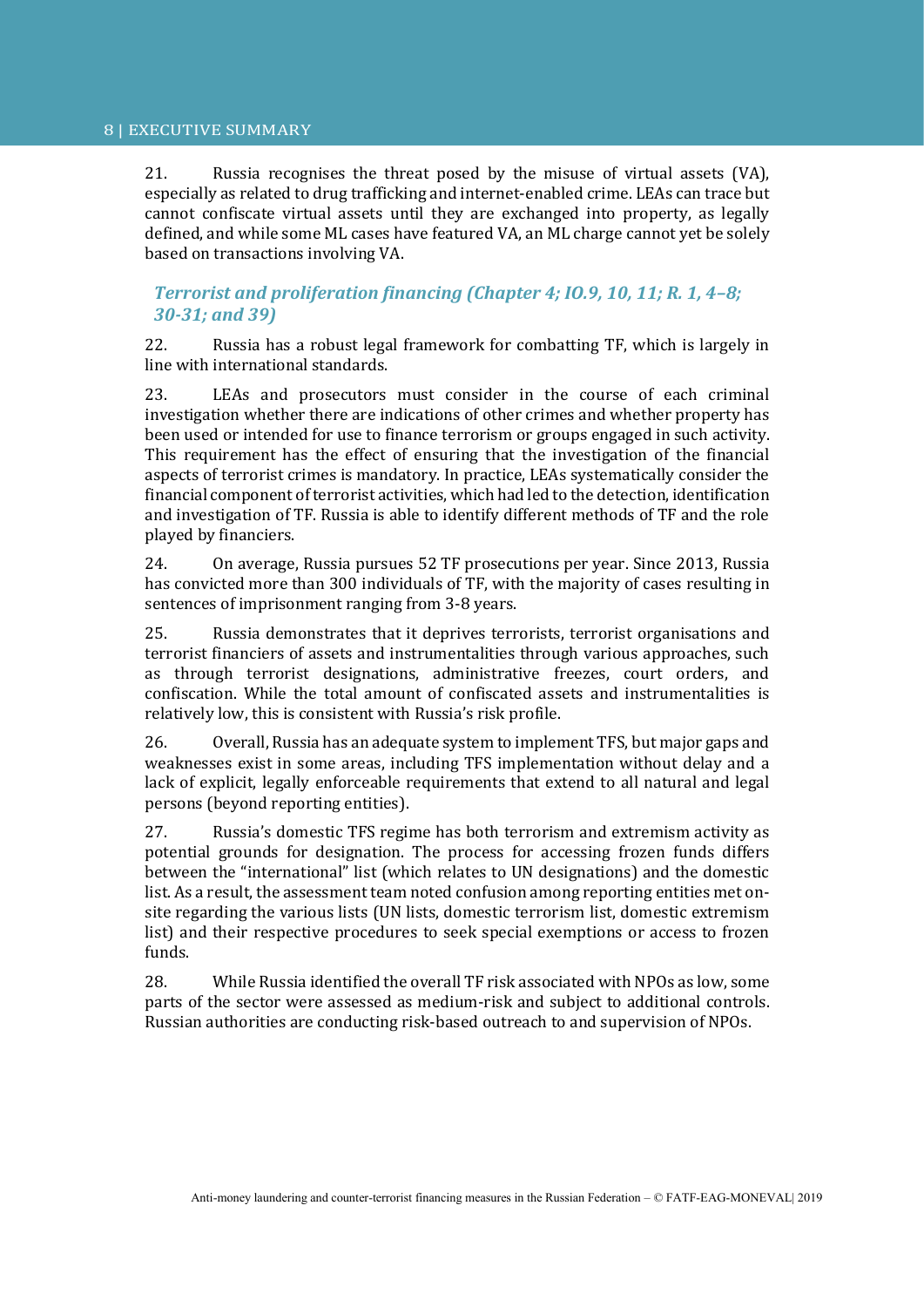#### *Preventive measures (Chapter 5; IO.4; R.9–23)*

29. FIs have procedures in place to identify, assess, understand and document their individual risks, including through a periodic risk assessment exercise. FIs have implemented adequate mitigation measures by profiling their customers based on ML/TF risks and applying adequate measures for CDD, record-keeping and monitoring.

30. Overall, there is a fair level of implementation of the requirements among FIs related to the identification of BO, but some FIs apply a rules-based definition of BO (i.e. identifying senior management officials as soon as no natural person is identified as owning 25% or more of legal persons). This may be due to a superficial understanding of the definition of BO.

31. The understanding of risks by DNFBPs, as a whole, is fair. Certain sectors have a good understanding (e.g. accountants and auditors). Others have a less developed (casinos, real estate agents) or superficial (lawyers and notaries) risk understanding. Risk understanding by DPMS is not considered to be in line with the risk identified in the ML NRA.

32. DNFBPs rate customers based on ML/TF criteria and apply CDD and EDD measures accordingly. While DNFBPs are aware of their STR obligations, few are filing an adequate amount of STRs.

#### *Supervision (Chapter 6; IO.3; R.14; 26–28; 34-35)*

33. The banking sector is exposed to a high level of threat from criminals. Since 2013, the number of credit institutions (CIs) licenced in Russia was halved due to mergers and the revocation of many licences (including for serious violations of AML/CFT provisions). The licensing requirements for FIs has improved since 2013 and now largely mitigate the risk of criminals being the owners or the controllers of FIs; however, deficiencies in licensing remain.

34. Since 2013, the Bank of Russia (BoR) has put in place an intense bank supervisory programme informed by AML/CFT risks. Planned on-site inspections follow a time-bound cycle, to which AML/CFT components can be added. Targeted (ad hoc) inspections, solely focused on AML/CFT can be organised, however, few have been carried out. BoR has shifted its supervisory strategy from on-site inspections to remote supervision, which uses algorithms to identify possible involvement in suspicious transactions and detect potential AML/CFT breaches. Assessors are concerned that an insufficient number of on-site inspections for AML/CFT issues is taking place, and consider that the current BoR supervision model over-relies on remote forms of supervision. AML/CFT supervision for non-credit FIs has only recently moved to a risk-based approach and the resource allocation to sectors is not fully in line with sector risks.

35. Overall compliance by FIs has improved in recent years. A significant number of licence revocations for serious AML/CFT violations has had a cleansing effect. However, monetary penalties imposed for AML/CFT breaches are relatively low.

36. Roscomnadzor and DNFBP supervisors have their own risk assessment methods, however, the ML/TF risk understanding was largely improved after the NRA process. Rosfinmonitoring has conducted AML/CFT specific on-site and off-site inspections of DNFBPs under its remit using a risk-based approach. Other DNFBP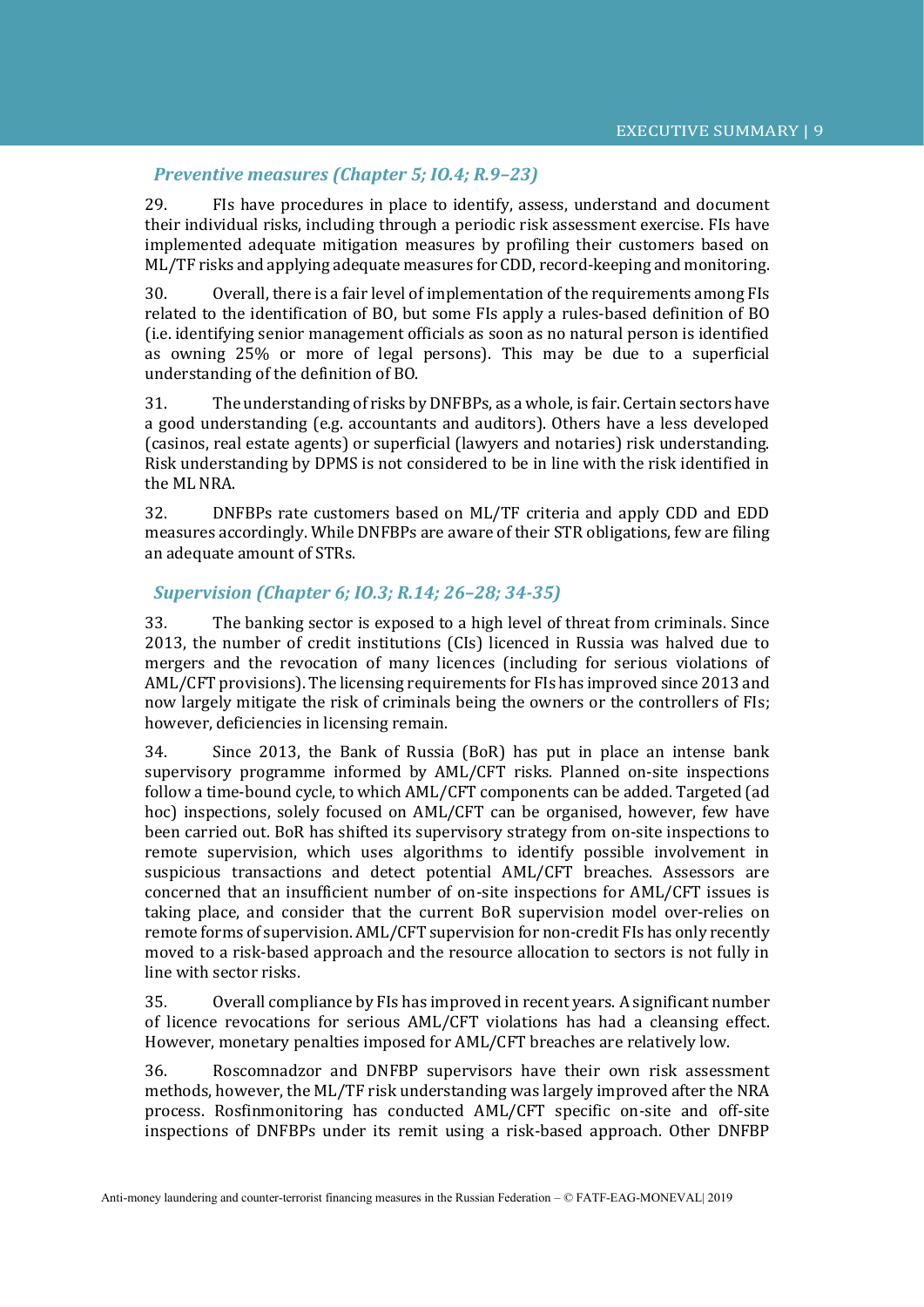sectors undergo supervision for prudential and conduct of business purposes, which can include AML/CFT issues. Supervision of the DPMS sector should be more focused on AML/CFT compliance, based on a comprehensive understanding of risk exposure, including as identified in by the NRA.

# *Transparency and beneficial ownership (Chapter 7; IO.5; R.24, 25)*

37. The risk of misuse of legal persons in ML schemes is high. Russia has put in place a number of mechanisms that significantly mitigate the misuse of legal persons for ML/TF purposes. In particular, there are stringent rules at registration, and since 2017, authorities have strengthened measures to identify inaccurate information and inactive companies. As a result, the accuracy of the company register (the USRLE) has improved, which makes its information more useful for LEAs and others.

38. The company register is mainly source of legal ownership information, but it can be a source of BO information where (i) all the shareholders are in the register and (ii) no doubts arise as to other persons being the BO. Credit institutions are also a source of BO information, although the verification of information by reporting entities is largely based on the company register, which may not always hold BO information. A challenge exists in relation to accessing accurate BO information when a foreign person owns a Russian legal person.

39. There is a good co-operation in investigative activities between the Federal Tax Service (FTS) and Rosfinmonitoring, as well as between FTS and LEAs. This has resulted in a large number of administrative and criminal sanctions, which contribute to making legal persons less attractive to criminals. The sanctions have, however, a limited range and level of dissuasiveness.

40. TCSPs are not considered as a distinct economic activity and are not covered by the AML/CFT law. While services provided to companies are tightly regulated, they are not properly supervised. Certain legitimate corporate services are provided, in particular by legal professionals. Legal professionals are AML/CFT obliged entities, yet they are not properly supervised and, as such, cannot be relied upon to hold adequate, accurate and current basic or BO information.

## *International co-operation (Chapter 8; IO.2; R.36–40)*

41. In general, Russia provides mutual legal assistance (MLA) in a constructive and timely manner and swiftly executes extradition requests. Russia prioritises its responses based on the urgency indicated by the requestor, whether the request corresponds with the risks identified in the ML/TF NRAs, and legal constraints on detention of persons. An electronic case management system for the entirety of GPO assists in controlling the execution of incoming requests. Formal co-operation appears to function well in practice. Feedback on MLA and extradition as provided and sought by Russia was mainly positive.

42. Co-operation provided by Russia pertaining to asset tracing appears to be adequate. The majority of Russian requests to identify assets stem from ML investigations and the number of requests for asset identification and seizure are beginning to keep pace with suspected proceeds moved offshore.

43. Rosfinmonitoring co-operates well with foreign FIUs. To facilitate the exchange of information, it has concluded more than 100 international co-operation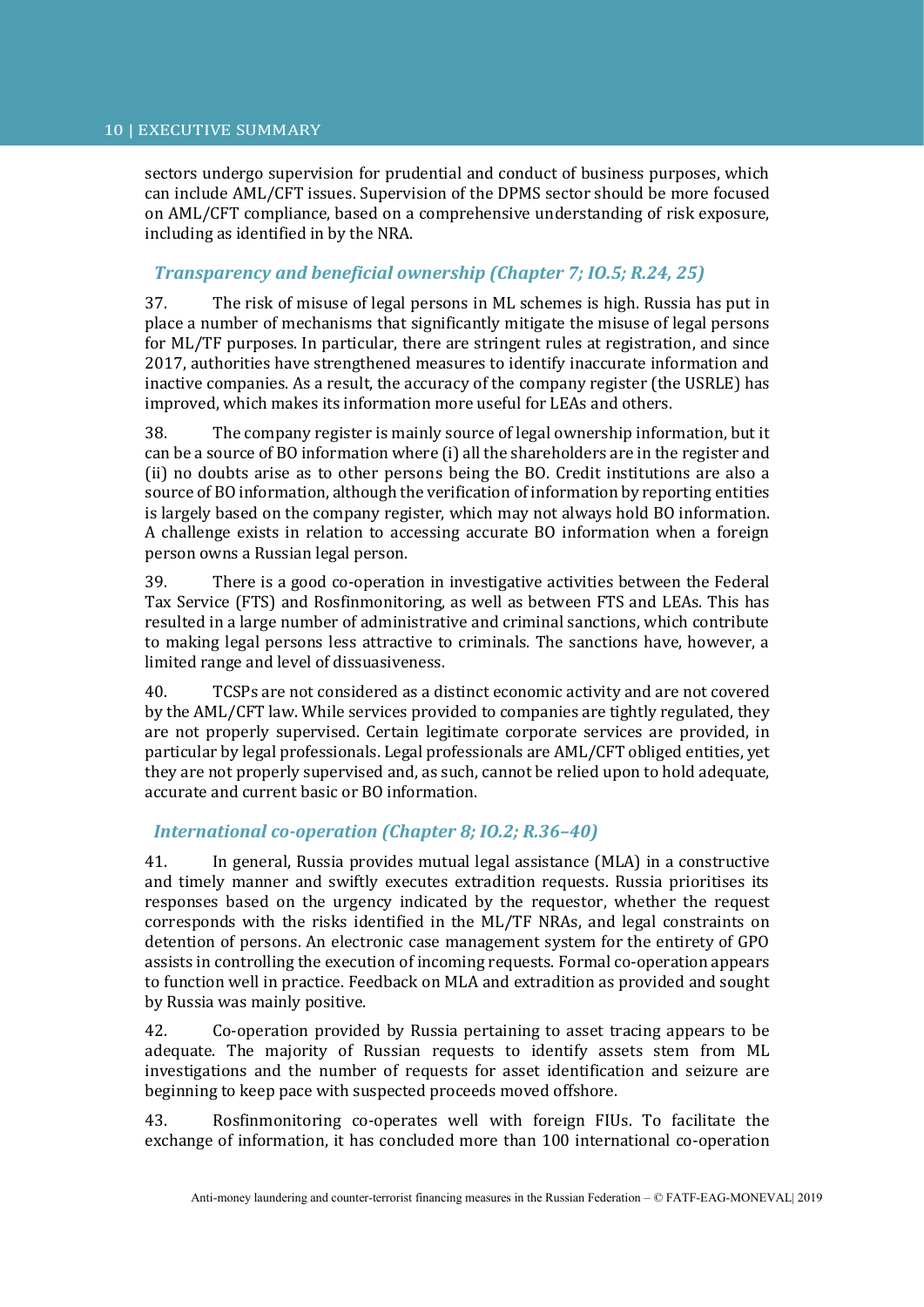agreements and is able to co-operate on basis of reciprocity. Egmont mechanisms are used for information exchange, along with other protected channels (e.g. diplomatic), and, where necessary and practicable, face-to-face meetings with foreign counterparts.

44. There are mechanisms for supervisory co-operation by the BoR, including over 30 agreements with counterparts. In its capacity of mega-regulator for the financial sector, the BoR co-operates with foreign central banks and financial regulators, but sustained relationships have not yet been developed.

45. Russia provides information on basic and BO information of legal persons. Requests for BO information comprise a relatively modest share within the total number of incoming ML requests. The authorities suggest that Russian legal persons are rarely used in foreign ML schemes and have a simple ownership structure, which diminishes the frequency of such requests.

## *Priority Actions*

- 1. Russia should refine its supervisory approach to ensure that it is sufficiently ML/TF risk sensitive and independent from prudential supervision for both FIs and DNFBPs. In particular, financial supervisors should schedule sufficient AML/CFT inspections and more frequent unscheduled inspections when merited. Off-site supervision should be modified by developing more sensitive means to determine the risk profile of individual supervised institutions.
- 2. LEAs and prosecutors should prioritise the investigation and prosecution of complex money laundering, including professional ML linked to proceeds generated in Russia and transferred for further laundering abroad.
- 3. In investigating shadow financial schemes, authorities should ensure that the sources of funds and potential links to predicate offences are fully analysed. Authorities should continue to use effective alternative offences when warranted, but pursue ML investigations and consider whether a third-party ML charge is more appropriate, especially in cases where using the ML offences may facilitate international cooperation.
- 4. Russia should take action to implement TFS without delay and require all natural and legal persons within Russia to freeze assets and not make any funds, financial assets or economic resources available for the benefit of UN designated persons or entities, whether directly or indirectly.
- 5. Russia should consider ways to strengthen obliged entities' understanding of BO requirements and their implementation, particularly to identify legal persons owned or controlled by sanctioned entities, namely through complex structures, in order to detect possible instances of PF sanctions evasion.